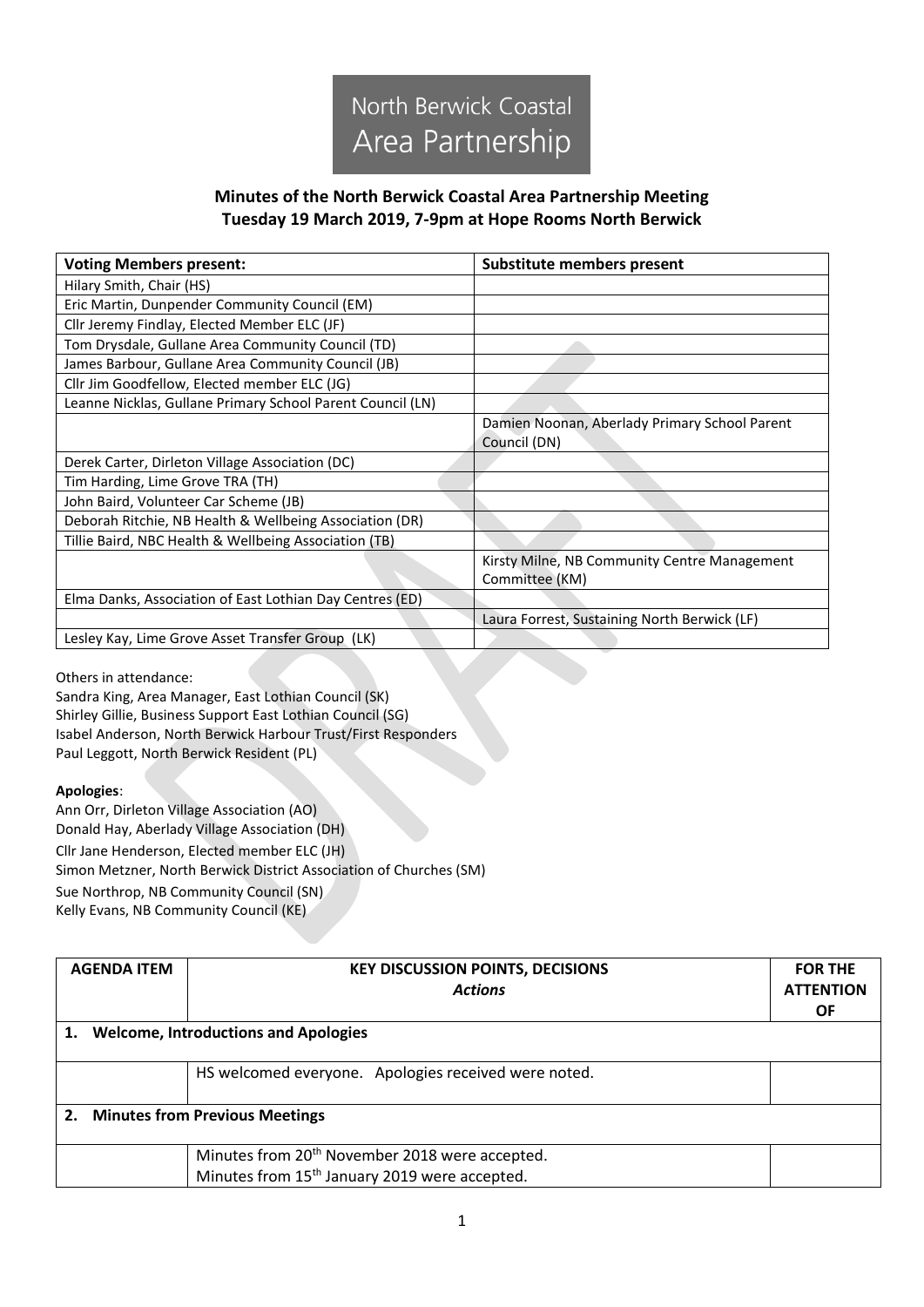## **3. Matters Arising**

|    |                              | Communication sub group - needs to reconvene. Anyone interested in joining the<br>group, please get in touch with HS                                                                                                                                                                                                                                                                                                                                                                                                                                                                                                       | <b>HS</b>            |
|----|------------------------------|----------------------------------------------------------------------------------------------------------------------------------------------------------------------------------------------------------------------------------------------------------------------------------------------------------------------------------------------------------------------------------------------------------------------------------------------------------------------------------------------------------------------------------------------------------------------------------------------------------------------------|----------------------|
|    |                              | Vice chair - vacant position must be filled at the Annual Public Meeting.<br>Nominations submitted to HS or SK.                                                                                                                                                                                                                                                                                                                                                                                                                                                                                                            |                      |
|    |                              | Budgets - all the budget proposals had been agreed through votes cast at meeting<br>and by email.                                                                                                                                                                                                                                                                                                                                                                                                                                                                                                                          |                      |
|    |                              | Temporary Toiles at Station Road - There has been no application for this.                                                                                                                                                                                                                                                                                                                                                                                                                                                                                                                                                 |                      |
|    | 4. Area Plan                 |                                                                                                                                                                                                                                                                                                                                                                                                                                                                                                                                                                                                                            |                      |
|    |                              | The East Lothian Partnership governance group have agreed the draft Area Plan.                                                                                                                                                                                                                                                                                                                                                                                                                                                                                                                                             |                      |
|    |                              | The Area Plan was presented to ELC Officers working in the area. There was<br>considerable recognition of the benefits from working closer together and a<br>number of actions and suggestions came forward as a result.                                                                                                                                                                                                                                                                                                                                                                                                   |                      |
|    |                              | SK to check that DC changes had been made.                                                                                                                                                                                                                                                                                                                                                                                                                                                                                                                                                                                 | <b>SK</b>            |
|    | 5. Priorities 2018/2019      |                                                                                                                                                                                                                                                                                                                                                                                                                                                                                                                                                                                                                            |                      |
|    |                              | Update on existing priorities<br>H&W web page is developing.<br>The Dirleton bus shelter roof has been completed.<br>$\overline{\phantom{a}}$<br>Dirleton Hedge project and wire survey are progressing.<br>$\overline{\phantom{a}}$<br>Aberlady play park benches will be installed.<br>General budget<br>The decision to allocate any shortfall in the general budget to the bursary<br>- 1<br>scheme was ratified.<br>Remaining holiday club fund (£1000) to be allocated to holiday club<br>bursaries<br><b>Roads Budget</b><br>Allocated to the traffic modelling for NB under the charrette<br>implementation group- | ΚN<br>C&Y<br>network |
| 6. | <b>Conflicts of Interest</b> | To be included in the revised standing orders. TD agreed to review                                                                                                                                                                                                                                                                                                                                                                                                                                                                                                                                                         | <b>TD</b>            |
|    |                              |                                                                                                                                                                                                                                                                                                                                                                                                                                                                                                                                                                                                                            |                      |
|    |                              | 7. Reports from Sub Groups & Future Priorities 2019/202                                                                                                                                                                                                                                                                                                                                                                                                                                                                                                                                                                    |                      |
|    |                              | A reminder that all sub groups to make short presentation about the impact of<br>their work at the annual public meeting.*                                                                                                                                                                                                                                                                                                                                                                                                                                                                                                 |                      |
|    |                              | NBC Children & Youth Network - no representative present                                                                                                                                                                                                                                                                                                                                                                                                                                                                                                                                                                   |                      |
|    |                              | Support From the Start $-$ no representative present                                                                                                                                                                                                                                                                                                                                                                                                                                                                                                                                                                       |                      |
|    |                              | NBC Health & Wellbeing Association -<br>The Tackling Loneliness Project Worker has been appointed. Carol Stobie<br>1.<br>will start 23rd April 2 days a week employed via Carers of East Lothian                                                                                                                                                                                                                                                                                                                                                                                                                           |                      |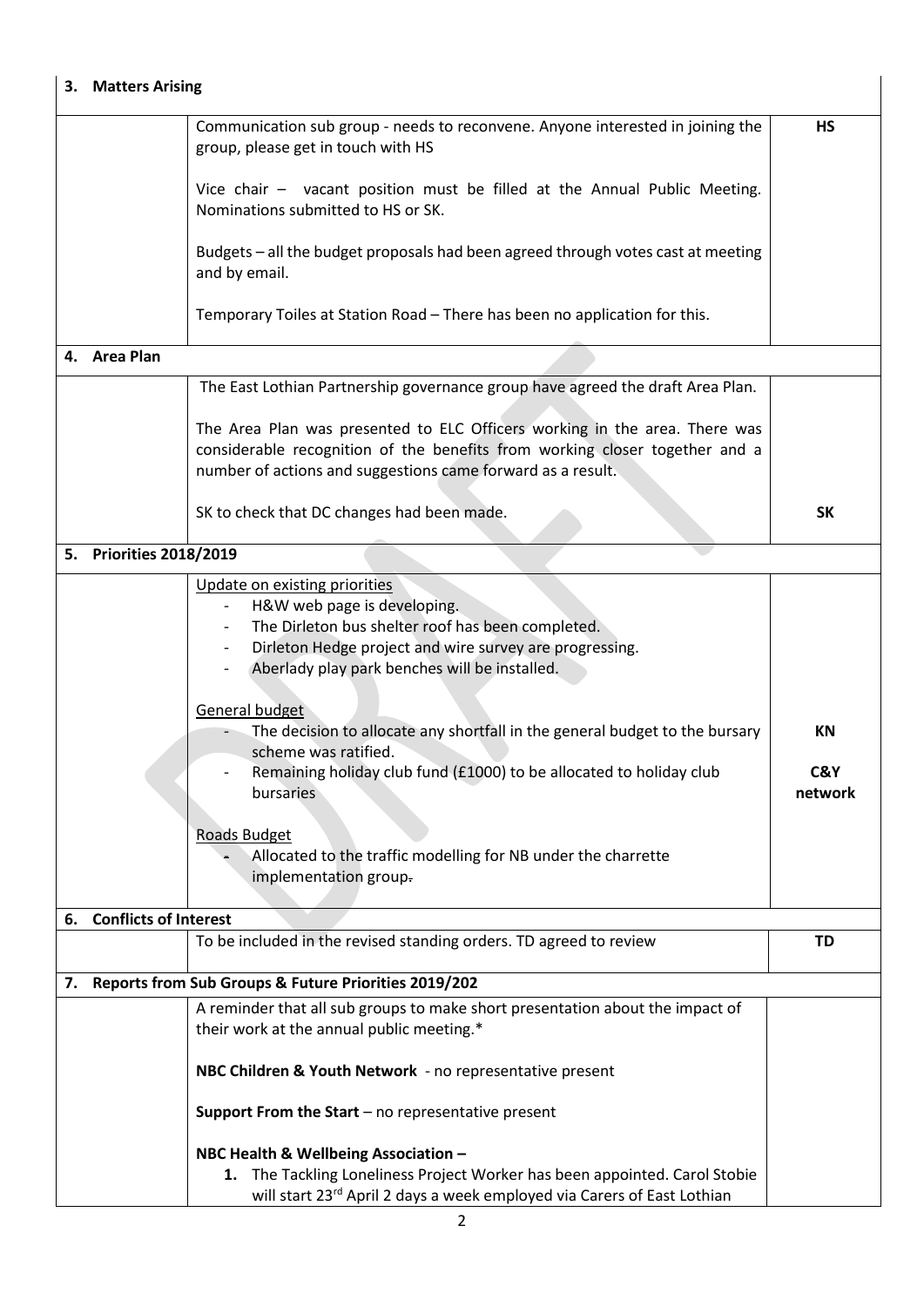|               | 2.             | Reprovisioning of Health & Social Care - The IJB have commissioned SE<br>Hub Scotland Ltd to write a proposal to scope the project and funding<br>for projects teams and managers. The community need to reach<br>consensus on the extra care housing model and provision for current<br>care including palliative care. New H&W web site will include all up to<br>date information relating to the reprovisioning, linked to a facebook<br>page. |                   |
|---------------|----------------|----------------------------------------------------------------------------------------------------------------------------------------------------------------------------------------------------------------------------------------------------------------------------------------------------------------------------------------------------------------------------------------------------------------------------------------------------|-------------------|
|               | 3.             | The remembrance lunch is on the $11th$ May 2019. Posters will be<br>circulated.                                                                                                                                                                                                                                                                                                                                                                    | <b>DR</b>         |
|               | 4.             | Enjoy Leisure crèche - Enjoy Leisure will no longer operate crèche in any<br>of their facilities as for them it is financially unsustainable. A petition has<br>been launched with over 1000 signatures. Alternative arrangements<br>could be explored using facility at High School. C&Y network to pursue.                                                                                                                                       | LK/C&Y<br>network |
|               | 5.             | Dirleton Good Neighbours are running a regular social event in the<br>Amalfi café twice a month offering coffee and a chat. 13 people have<br>turned up.                                                                                                                                                                                                                                                                                           |                   |
|               | 6.             | Transport to Edinburgh hospitals - concerns regarding links and timings<br>of 122 Haddington/Drem loop only just link with the 111 Haddington/ERI<br>only allows 3 mins between buses. On the Move group to pursue.                                                                                                                                                                                                                                | HS/OTM            |
|               | 7.             | Succession planning - both DR & TB will be stepping down in May 2020<br>and are keen to see people stepping up to the role. A new treasurer to<br>be appointed in May 2019.                                                                                                                                                                                                                                                                        |                   |
|               |                |                                                                                                                                                                                                                                                                                                                                                                                                                                                    |                   |
|               |                | Children & Youth Network -                                                                                                                                                                                                                                                                                                                                                                                                                         |                   |
|               |                | 1. Welcome JM who now chairs the group.<br>2. Support for the start family worker                                                                                                                                                                                                                                                                                                                                                                  |                   |
|               | 3.             | the mental health youth worker. The group set up a meeting to discuss                                                                                                                                                                                                                                                                                                                                                                              |                   |
|               |                | mental health with health and council officials but sadly no NHS staff                                                                                                                                                                                                                                                                                                                                                                             |                   |
|               |                | were present.                                                                                                                                                                                                                                                                                                                                                                                                                                      |                   |
|               |                |                                                                                                                                                                                                                                                                                                                                                                                                                                                    |                   |
|               | Lime grove $-$ |                                                                                                                                                                                                                                                                                                                                                                                                                                                    |                   |
|               |                | ELC responded with a 33 page document which the group have endeavoured to                                                                                                                                                                                                                                                                                                                                                                          |                   |
|               |                | answer. ELC decision-by the end of April whether the transfer will go ahead. Next<br>meeting on Thursday 21 <sup>st</sup> , 7pm Hope Rooms.                                                                                                                                                                                                                                                                                                        |                   |
| On The move - |                |                                                                                                                                                                                                                                                                                                                                                                                                                                                    |                   |
|               |                | 1. Safe route to School around Law primary. Peter Brett Associate carrying<br>out a consultation. IA highlighted a radio 4 programme which involved<br>primary school children supervised to address air pollution by requesting<br>car drivers to switch off their engines when idling to reduce carbon<br>emissions.                                                                                                                             |                   |
|               | 2.             | The Beat The Street Interactive Game to encourage walking and cycling<br>was discussed but won't be taken forward due to the costs involved. The<br>Lodge Loop is currently operating locally and this might be a better fit for<br>the funding.                                                                                                                                                                                                   |                   |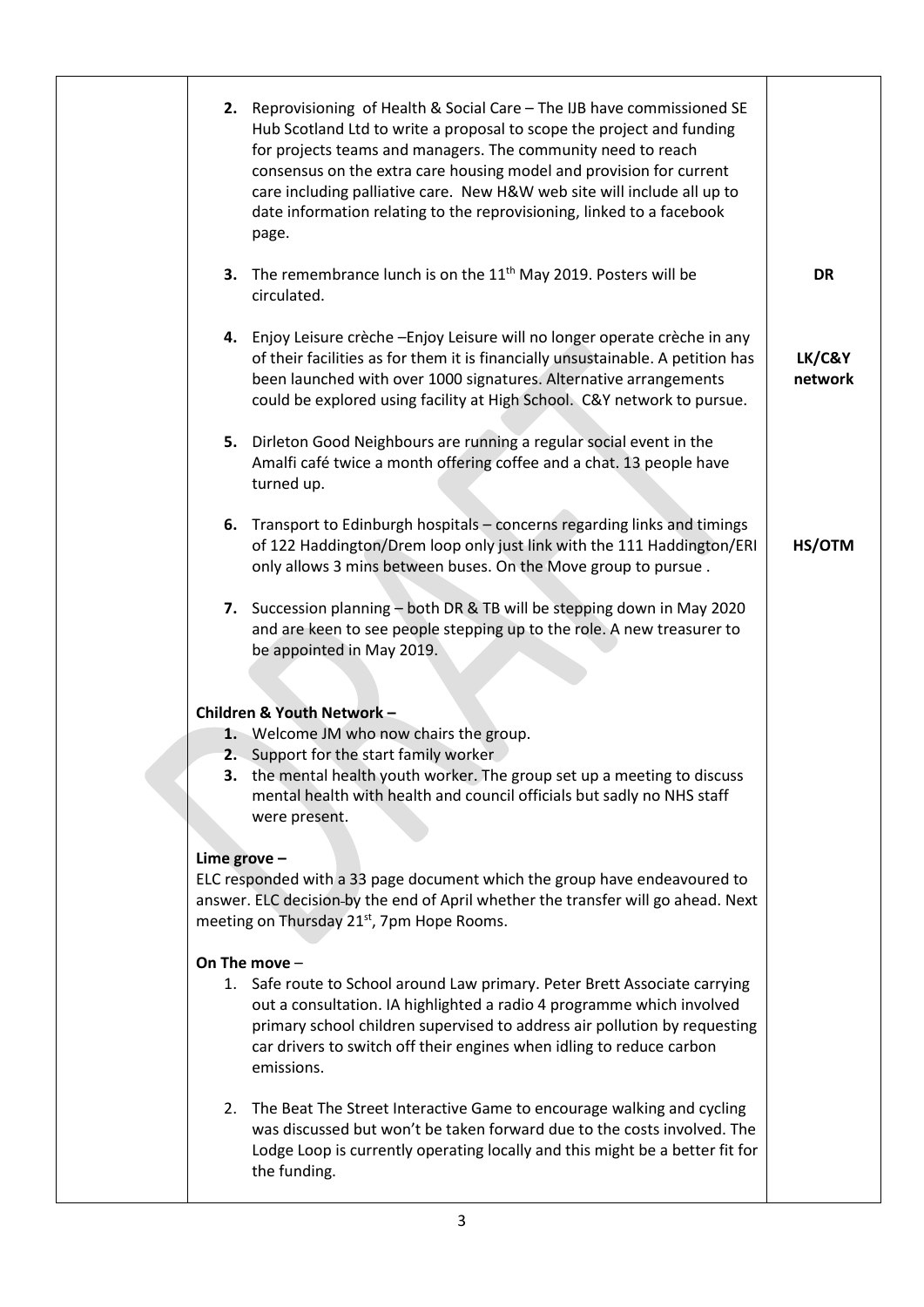|                               | 3. Neighbourhood walks - This encourages neighbours to get together and<br>look around their neighbourhood to address street clutter, lighting,<br>pavements, signage etc. Pilots will run in North Berwick and Aberlady in<br>the near future.                                                                                                                                                                                               | HS, CdM |
|-------------------------------|-----------------------------------------------------------------------------------------------------------------------------------------------------------------------------------------------------------------------------------------------------------------------------------------------------------------------------------------------------------------------------------------------------------------------------------------------|---------|
|                               | 4. Toilet Signs - New window stickers for local businesses to offer their<br>toilets to visitors will be distributed around the High Street. HS thanked<br>DN and Clare de Mowbray for all their work on this. The group could<br>explore a similar scheme for refiling drinking water bottles.                                                                                                                                               |         |
|                               | 5. Charrette Implantation Group - Work is ongoing with colleagues from<br>transportation to put in temporary measures at the East end of the High<br>Street. This needs to be carefully thought through with local business<br>interests and helping people feel safe on the High Street.                                                                                                                                                     |         |
|                               | <b>Community Councils (standing item going forward)</b><br>Gullane Area Community Council - interested in the NBC H&W group given<br>there are a few health concerns that they could bring to the group. Aberlady<br>post office is scheduled to close and there is interest from the community to<br>take over the post office and work with the Royal Mail.                                                                                 |         |
|                               | North Berwick Community Council - no members present.                                                                                                                                                                                                                                                                                                                                                                                         |         |
|                               | Dunpender Community Council (for Whitekirk) - discussion 're ongoing work<br>with Whitekirk village hall.                                                                                                                                                                                                                                                                                                                                     |         |
|                               | Villages (standing item going forward).<br>Dirleton Village Association have purchased all the hedge plants and children will<br>be learning about the environment and nature. SK spoke to transportation re<br>traffic issues around Castle Inn. This may require a traffic survey to be<br>completed. SK suggested the group contact the War Memorial Trust regarding<br>any repairs to the memorial as part of the 2020 centenary project. |         |
|                               | Aberlady - future project from Aberlady primary to create parents hub. To<br>encourage digital skills and address issues with attainment.                                                                                                                                                                                                                                                                                                     |         |
| 8.                            | <b>Membership List/Standing Orders</b>                                                                                                                                                                                                                                                                                                                                                                                                        |         |
|                               | Discussed as above<br>Voting members to be encourage to attend meetings to ensure all meeting are<br>quorate. The membership list needs to be kept up to date. Please ensure SG<br>receives all amendments                                                                                                                                                                                                                                    | All     |
| <b>Poverty Champion</b><br>9. |                                                                                                                                                                                                                                                                                                                                                                                                                                               |         |
|                               | Still looking for a Poverty Champion from the partnership. This is to ensure that<br>poverty issues can be addressed when setting priorities. Any volunteers, or<br>nominees, please contact SK or HS                                                                                                                                                                                                                                         | All     |
| 10. A.O.C.B                   |                                                                                                                                                                                                                                                                                                                                                                                                                                               |         |
|                               | Annual Public Meeting - Tuesday 21 <sup>st</sup> May 2019 all sub groups and members to<br>bring forward priorities before this meeting as voting will take place. This meeting<br>will include the election of the Chair, Vice Chair and the adoption of the Standing<br>Orders. SK offered one to one meetings with any new members to discuss<br>governance arrangements and the work of the partnership.                                  |         |